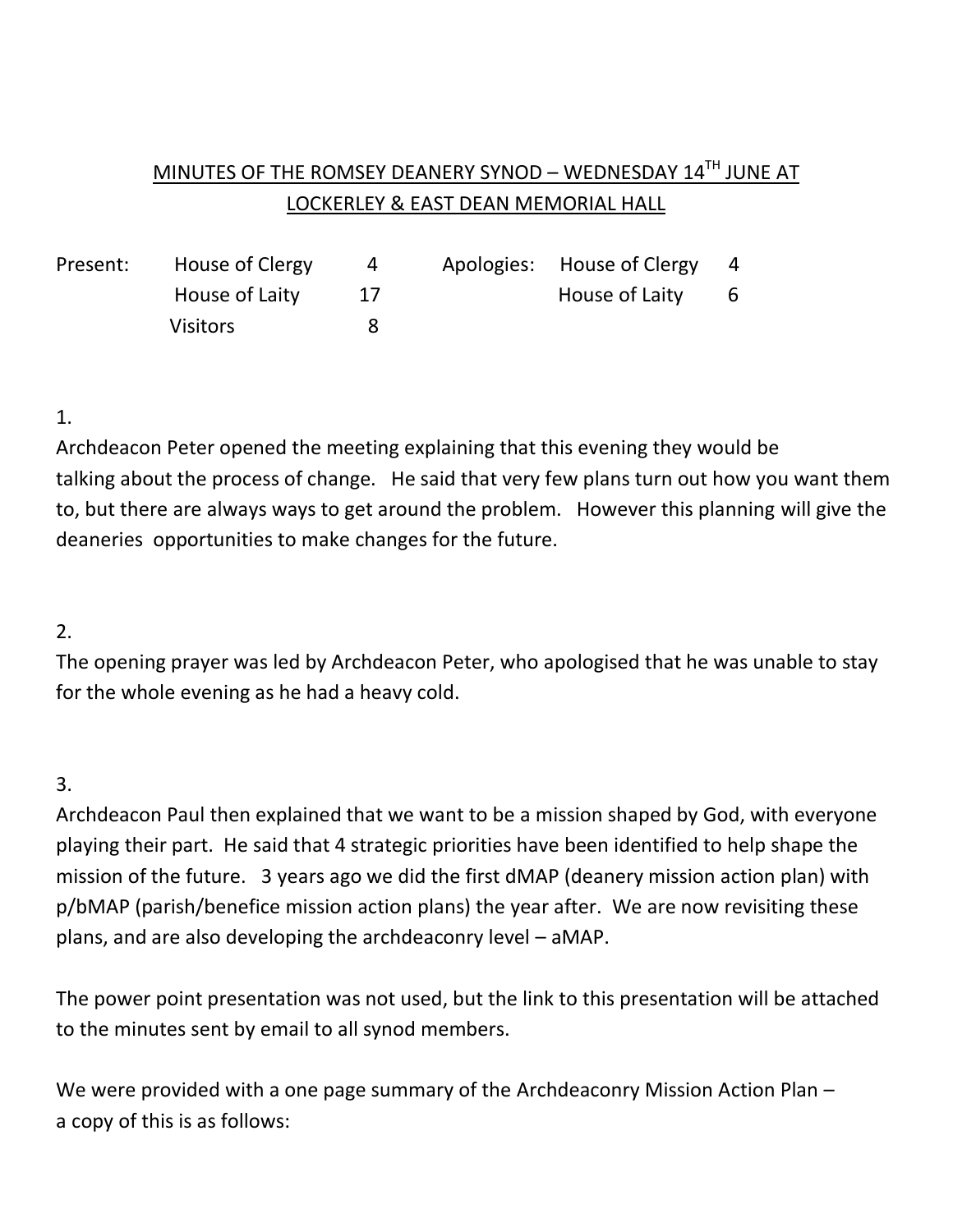

### ARCHDEACONRY MISSION ACTION PLAN 2017

A one-page summary for deanery synods

#### 12 areas of mission focus

- Shaped by our 4 Diocesan Strategic Priorities:
- Developing common themes discerned during the development of our dMAPs & pMAPs;
- . Aiming to achieve Sustainable Growth for the Common Good.

#### 5 areas of work in progress

- . The Diocesan Rule of Life: 'Sharing God's Life' a pattern for loving, living and serving that provides the foundation for our mission spirituality;
- Companion Links: widening and deepening our engagement with God's mission in other cultures and contexts and learning from and with our Links;
- Strengthening engagement with all schools;
- Fresh expressions of Church: developing contextual forms of Church for our changing culture, primarily for people who are not yet members of any church;
- Alpha/Pilgrim initiative: a network of evangelism and discipleship courses across the diocese.

**3 smaller projects** 

- . Thy Kingdom Come: focus on prayer from Ascension to Pentecost and Cathedral event;
- Social Transformation: promoting social engagement and social enterprise through Winchester Social Enterprise, beginning with a network of diocesan 'Launchpad Early Years' pre-schools;
- . Increasing Vocations: 50% increase in vocations to lay and ordained ministries and up to 8 additional curates each year over the next 3 years.

4 Major 'step-change' projects (seeking funding from the Church Commissioners)

- . Rural mission: 'Benefice of the Future' 3 pilot benefices test and learn from new models for rural evangelism and discipleship;
- . Major Development Areas: church support for community development and pioneer mission in areas with over 250 new homes:
- Further and Higher Education: grow and deepen our engagement with students and institutions:
- . Resource Churches planted: 2 Resource Churches in large conurbations that produce 2 further church plants;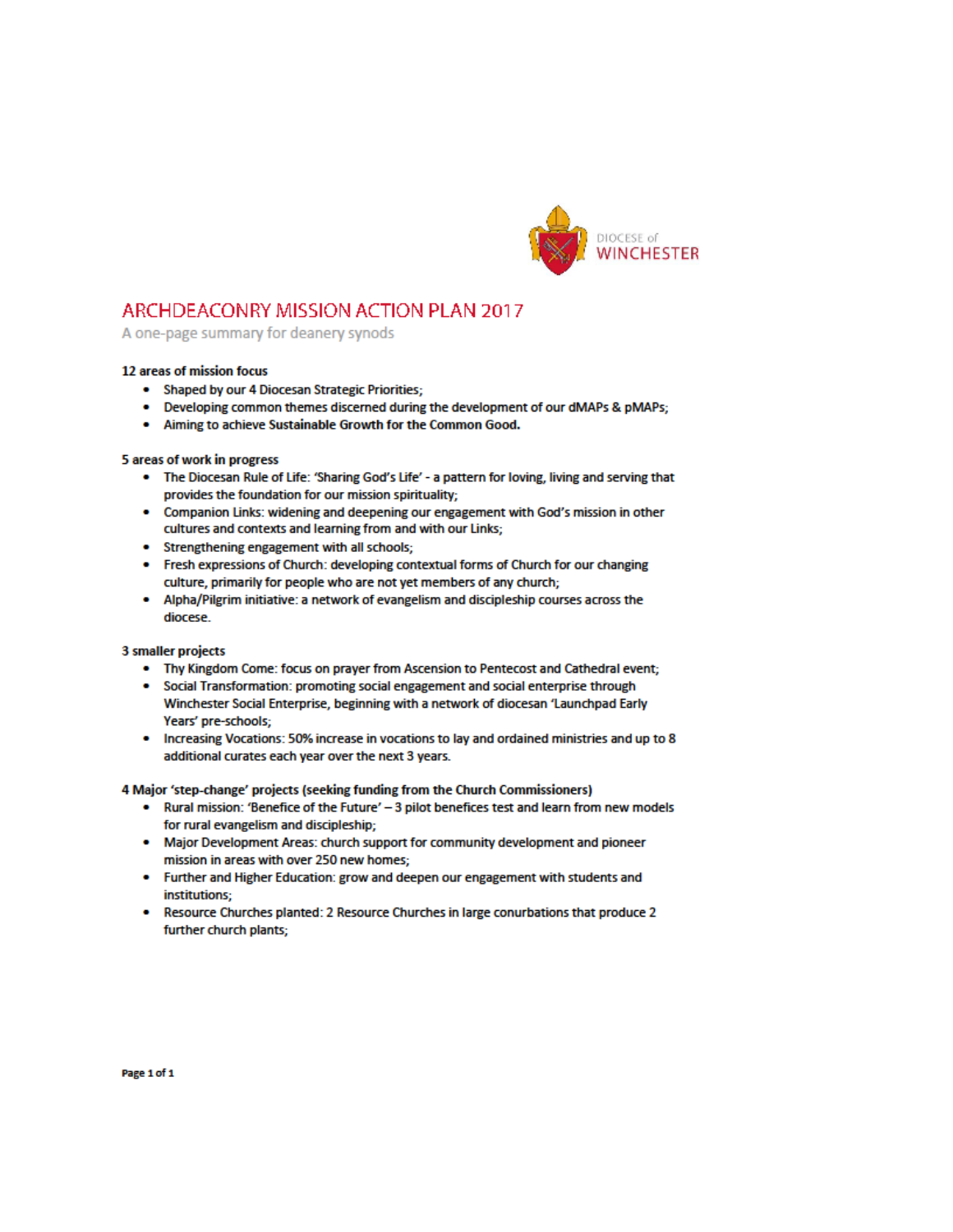4. We were asked to consider which of the 12 points were most relevant to us in our deanery and parishes; what we can celebrate from our current dMAP; how this links with our pMAPS and how this will link with aMAP. We are asked to review our dMAP in the light of aMAP and share the final plan as a synod in February. We also looked at the 5 areas of work in progress. We were asked to write down any questions we had which could be handed in at the end of the meeting for further discussion at a later date.

One of the current areas of work is 'Sharing in God's Life' – developing a rule of life. [NB: this is planned to be the focus of our next Deanery Synod meeting in October]. We were encouraged to explore this further. Resources can be found at the following address: [www.winchester.anglican.org/wp-content/uploads/2016/.../Rule-of-Life-Brochure.pdf](http://www.winchester.anglican.org/wp-content/uploads/2016/.../Rule-of-Life-Brochure.pdf)

Archdeacon Paul and the Revd Phil Dykes then continued with the presentation covering the Mission Action plan as outlined in on page 2.

## 5.

At the conclusion of the presentation Phil Dykes said if anyone had any questions/clarifications they could email him at [phil.dykes@winchester.anglican.org.](mailto:phil.dykes@winchester.anglican.org)

## 6.

A short session was then held for any questions/comments.

A visitor for the evening commented that he had found the information very positive but felt that there was a rather negative attitude in the room. Criticism had been expressed about some of the assumptions made in the presentation eg that all areas enjoy easy access to broadband. In discussion it was suggested that many, laity and clergy, feel they have information/initiative overload. Clergy are trying to feel positive but there are the daily demands of parish life to be considered. Expectations of clergy are changing – the focus on pastoral work is being replaced by the need to be an enabling leader of the laity. For some, this is not the vocation to which they were called and leads to unease. Some people felt that the presentation had been over-general, and did not reflect the current progress/situation of our deanery. It was explained that the idea was to give all deaneries the same background information, and that the Deanery website had been looked at beforehand.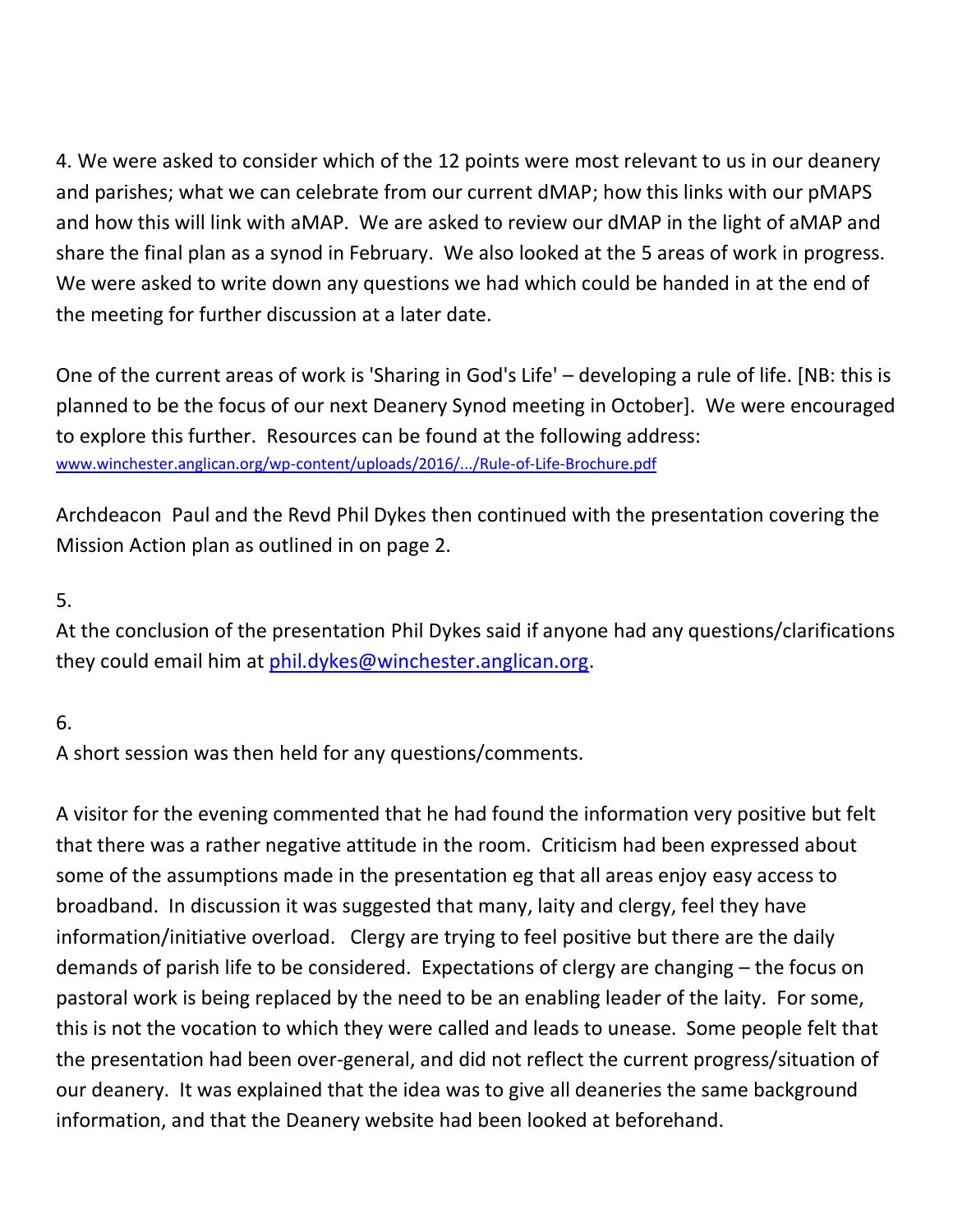### 7.

The meeting closed with a prayer.

8. The Lay Chair reminded the meeting about the change of date of our next Deanery consultation: now to be Saturday 16<sup>th</sup> September at Braishfield Church Room, and said that the related questionnaire would be launched soon, and encouraged lay members to see that this was widely publicised and used.

## **Dates for the next synod meetings:**

Thursday 12 October 2017 – Kings Somborne Village Hall Thursday  $1<sup>st</sup>$  February 2018 (venue to be confirmed).

See more details about other events in the Deanery on the Calendar page of <http://www.romseydeanery.org/>